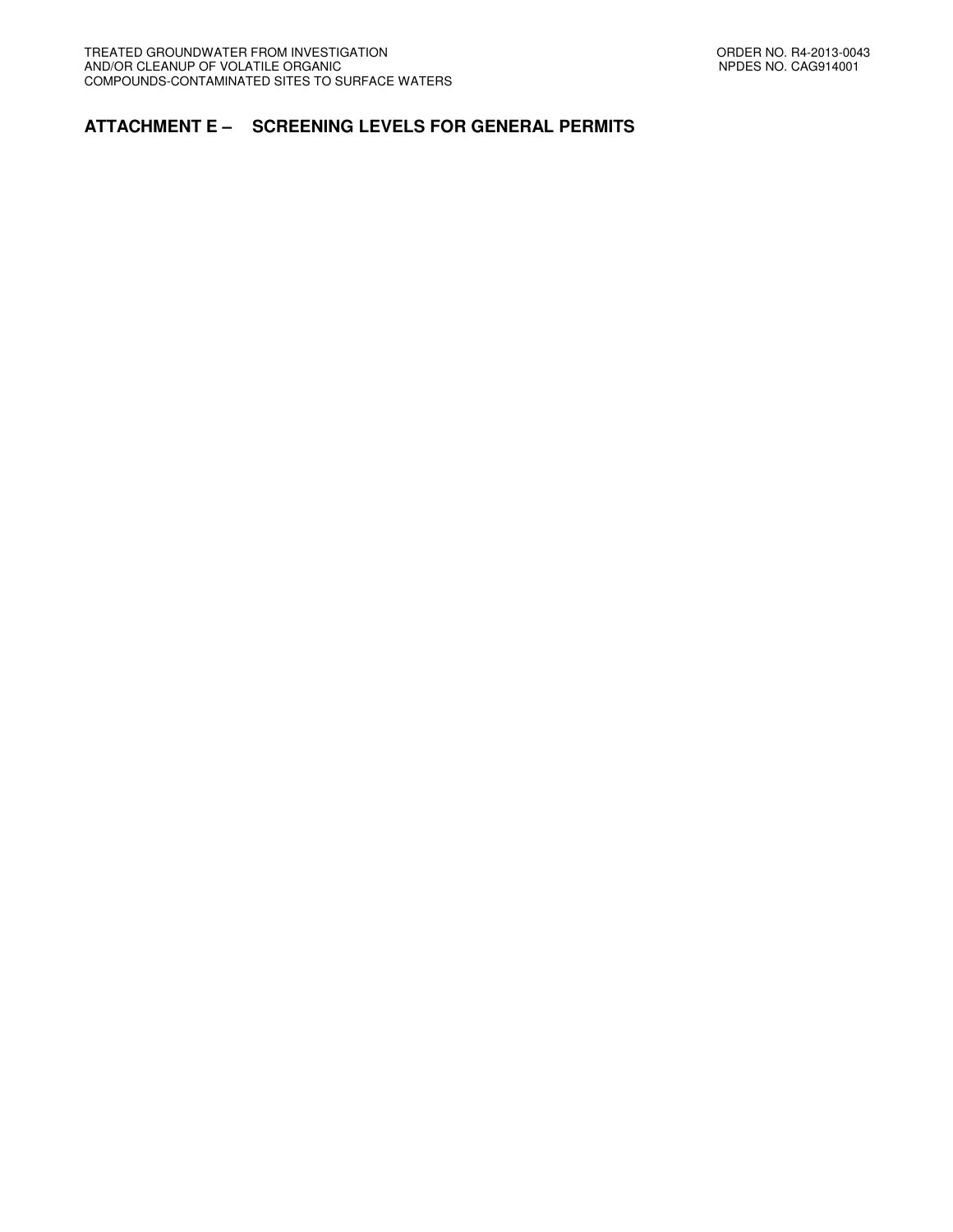## SCREENING LEVELS FOR GENERAL PERMITS

*(screening to be conducted on untreated groundwater sample prior to issuance of permit)* 

| <b>POLLUTANT</b>                   | $\textbf{MUN}^{(\text{a})}$<br>$(\mu g/L)$ | Others <sup>(b)</sup><br>$(\mu g/L)$ | <b>Minimum</b><br>Levels<br>$(\mu g/L)$ | <b>POLLUTANT</b>                | $\textbf{MUN}^\text{(a)}$ | $\mathbf{Others}^{(\mathrm{b})}$ | <b>Minimum</b><br>Levels |
|------------------------------------|--------------------------------------------|--------------------------------------|-----------------------------------------|---------------------------------|---------------------------|----------------------------------|--------------------------|
|                                    |                                            |                                      |                                         |                                 | $(\mu g/L)$               | $(\mu g/L)$                      | $(\mu g/L)$              |
| <b>VOLATILE ORGANICS</b>           |                                            |                                      |                                         | METALS <sup>(1)</sup>           |                           |                                  |                          |
| 1.1 Dichloroethane                 | 5                                          | 5                                    | 1                                       | Antimony (Sb)                   | 14                        | 4300                             | 5                        |
| 1,1 Dichloroethylene               | 0.057                                      | 3.2                                  | 0.5                                     | Arsenic (As)                    | 50                        | 36                               | 10                       |
| 1,1,1 Trichloroethane              | 200                                        | 200                                  | $\mathfrak{2}$                          | Beryllium (Be)                  | $\overline{4}$            | $\overline{a}$                   | 0.5                      |
| 1,1,2 Trichloroethane              | 0.60                                       | 42                                   | 0.5                                     | Cadmium (Cd)                    | 2.4                       | 9.4                              | 0.5                      |
| 1,1,2,2 Tetrachloroethane          | 0.17                                       | $\mathbf{1}$                         | 0.5                                     | Chromium III $(Cr^{3+})$        | 50                        | $\overline{\phantom{a}}$         | 10                       |
| 1,2 Dichlorobenzene                | 600                                        | 600                                  | 0.5                                     | Chromium VI (Cr <sup>6+</sup> ) | 11                        | 50                               | 5                        |
| 1,2 Dichloroethane                 | 0.38                                       | 99                                   | 0.5                                     | Copper (Cu)                     | 9.4                       | 3.7                              | 0.5                      |
| 1,2 Dichloropropane                | 0.52                                       | 39                                   | 0.5                                     | Cyanide (CN)                    | 5.2                       | $\overline{\phantom{a}}$         | 5                        |
| 1,2-Trans Dichloroethylene         | 10                                         | 10                                   | $\mathbf{1}$                            | Lead (Pb)                       | 3.2                       | 8.5                              | 0.5                      |
| 1,3 Dichlorobenzene                | 400                                        | 2600                                 | $\boldsymbol{2}$                        | Mercury (Hg)                    | 0.050                     | 0.051                            | 0.2                      |
| 1,3 Dichloropropylene              | 0.5                                        | 0.5                                  | 0.5                                     | Nickel (Ni)                     | 52                        | 8.3                              | $\mathbf{1}$             |
| 1.4 Dichlorobenzene                | 5                                          | 0.5                                  | 0.5                                     | Selenium (Se)                   | 5.0                       | 71                               | $\overline{c}$           |
| 2-Chloroethyl vinyl ether          | $\overline{a}$                             | $\overline{a}$                       | 1                                       | Silver (Ag)                     | $\overline{4}$            | 2.2                              | 0.25                     |
| Acetone                            | 700                                        | 700                                  | na                                      | Thallium (Ti)                   | 1.7                       | 6.3                              | $\mathbf{1}$             |
| Acrolein                           | 100                                        | 100                                  | 5                                       | Zinc $(Zn)$                     | 122                       | 86                               | 20                       |
| Acrylonitrile                      | 0.059                                      | 0.66                                 | 2.0                                     | <b>PESTICIDES AND PCBs</b>      |                           |                                  |                          |
| Benzene                            | 1.0                                        | 1                                    | 0.5                                     | $4,4'$ -DDD                     | 0.00083                   | 0.00084                          | 0.05                     |
| <b>Bromoform</b>                   | 4.3                                        | 360                                  | 0.5                                     | $4.4'$ -DDE                     | 0.00059                   | 0.00059                          | 0.05                     |
| Carbon Tetrachloride               | 0.25                                       | 0.5                                  | 0.5                                     | 4,4'-DDT                        | 0.00059                   | 0.00059                          | 0.01                     |
| Chlorobenzene                      | 30                                         | 21000                                | $\boldsymbol{2}$                        | Alpha-Endosulfan                | 0.056                     | 0.0087                           | 0.02                     |
| Chlorodibromo-methane              | 0.401                                      | 34                                   | 0.5                                     | Alpha-BHC                       | 0.0039                    | 0.013                            | 0.01                     |
| Chloroethane                       | 100                                        | 100                                  | $\mathbf{2}$                            | Aldrin                          | 0.00013                   | 0.00014                          | 0.005                    |
| Chloroform                         | 100                                        | 100                                  | $\mathbf{2}$                            | Beta-Endosulfan                 | 0.056                     | 0.0087                           | 0.01                     |
| Dichlorobromo-methane              | 0.56                                       | 46                                   | 0.5                                     | beta-BHC                        | 0.014                     | 0.046                            | 0.005                    |
| Ethylbenzene                       | 700                                        | 700                                  | $\boldsymbol{2}$                        | Chlordane                       | 0.00057                   | 0.00059                          | 0.1                      |
| Ethylene Dibromide                 | 0.05                                       | 0.05                                 | na                                      | delta-BHC                       | $\overline{\phantom{a}}$  | $\overline{\phantom{a}}$         | 0.005                    |
| Methyl Bromide                     | 10                                         | 4000                                 | 2.0                                     | Dieldrin                        | 0.00014                   | 0.00014                          | 0.01                     |
| Methyl Chloride                    | 3                                          | 3                                    | 0.5                                     | <b>Endosulfan Sulfate</b>       | 110                       | 240                              | 0.05                     |
| Methyl ethyl ketone                | 700                                        | 700                                  | na                                      | Endrin                          | 0.036                     | 0.0023                           | 0.01                     |
| Methyl tertiary butyl ether (MTBE) | 5                                          | 5                                    | na                                      | Endrin Aldehyde                 | 0.76                      | 0.81                             | 0.01                     |
| Methylene Chloride                 | 4.7                                        | 1600                                 | 0.5                                     | Heptachlor                      | 0.00021                   | 0.00021                          | 0.01                     |
| Tetrachloroethylene                | 0.8                                        | 8.85                                 | 0.5                                     | <b>Heptachlor Epoxide</b>       | 0.0001                    | 0.00011                          | 0.01                     |
| Toluene                            | 150                                        | 150                                  | $\overline{c}$                          | gamma-BHC                       | 0.019                     | 0.063                            | 0.02                     |
| Trichloroethylene                  | 2.7                                        | 5                                    | 0.5                                     | <b>PCB</b> 1016                 | 0.00017                   | 0.00017                          | 0.5                      |
| Vinyl Chloride                     | 0.5                                        | 0.5                                  | 0.5                                     | <b>PCB</b> 1221                 | 0.00017                   | 0.00017                          | $0.5\,$                  |
| Xylenes                            | 1750                                       | 1750                                 | na                                      | <b>PCB 1232</b>                 | 0.00017                   | 0.00017                          | 0.5                      |
|                                    |                                            |                                      |                                         | <b>PCB 1242</b>                 | 0.00017                   | 0.00017                          | 0.5                      |
|                                    |                                            |                                      |                                         | <b>PCB 1248</b>                 | 0.00017                   | 0.00017                          | 0.5                      |
|                                    |                                            |                                      |                                         | <b>PCB</b> 1254                 | 0.00017                   | 0.00017                          | 0.5                      |
|                                    |                                            |                                      |                                         | <b>PCB 1260</b>                 | 0.00017                   | 0.00017                          | 0.5                      |
|                                    |                                            |                                      |                                         | Toxaphene                       | 0.00073                   | 0.00075                          | 0.5                      |

(a) = Applies to water with Municipal and Domestic Supply (MUN) (indicated with E and I in the Basin Plan) beneficial uses designations.

(b) = Applies to all other receiving waters

(1) = Metals concentrations are expressed as total recoverable.

Attachment E – Screen Levels for General Permits **E-1**